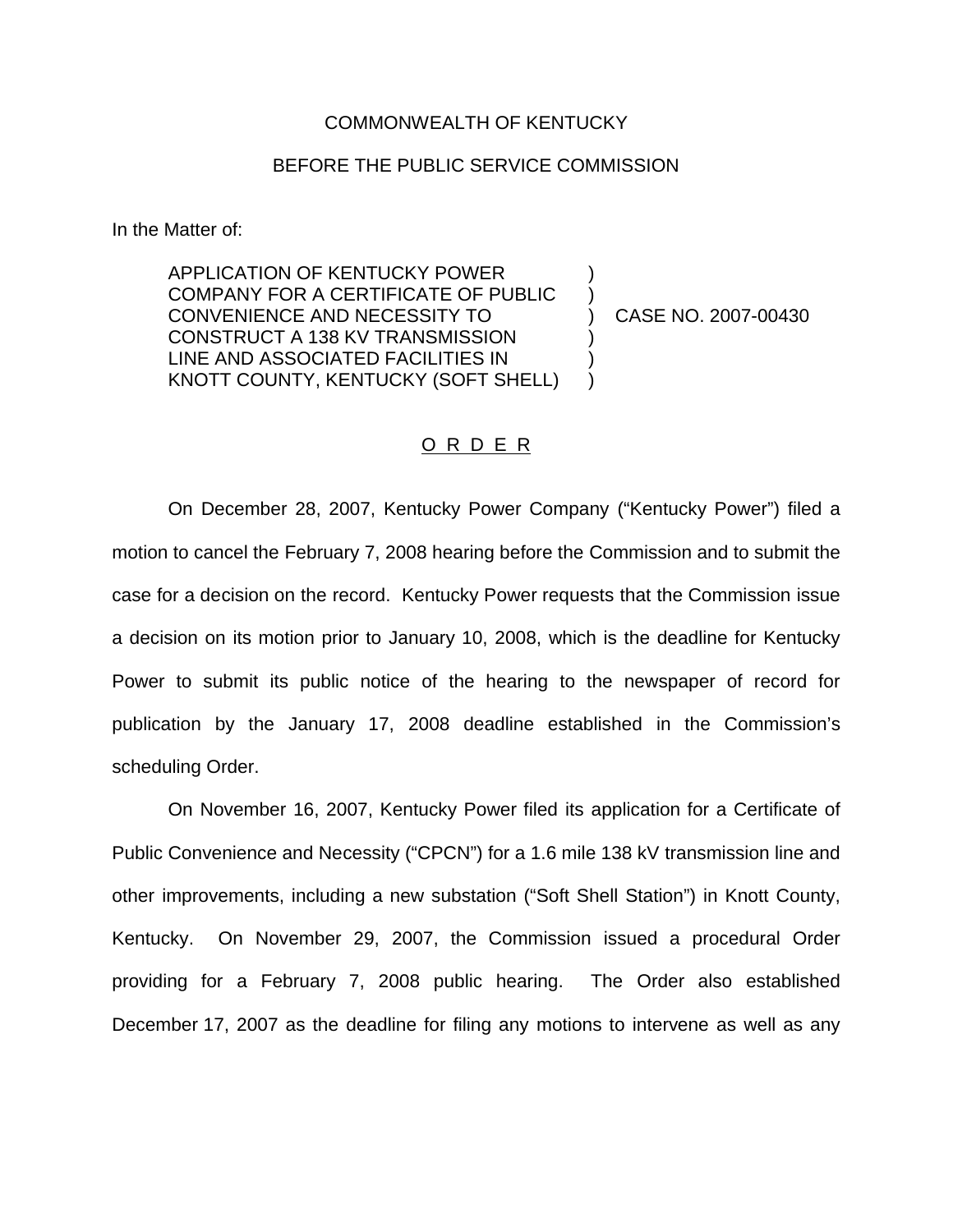requests for a local public meeting in Knott County. The deadline for a final Order in this case is March 15, 2008.

The December 17, 2007 deadline passed without any requests for a local public meeting being filed. No one has filed any written opposition to the transmission line or the substation, and the Commission is unaware of any objection or opposition to the application. In addition, Kentucky Power notes that it served copies of its application on both the Office of the Attorney General ("AG") and Kentucky Industrial Utility Customers, Inc. ("KIUC"), but neither the AG nor KIUC has requested intervention in this case.<sup>1</sup>

On December 26, 2007, Commission Staff issued its Second Data Request to Kentucky Power, consisting of three questions regarding the length of construction time for the proposed project and the estimated costs of the alternative projects identified by Kentucky Power in its application. Responses to the Second Data Request are not due until January 11, 2008. However, Kentucky Power has asked that the Commission issue a decision on its motion prior to January 10, 2008, so that, if the hearing is cancelled, Kentucky Power need not publish the required public notice. In its motion, Kentucky Power states that, "[t]o the extent further information or clarification is required, Kentucky Power is prepared to provide it to the Commission in writing."<sup>2</sup> KRS 278.020(1) states, in relevant part:

> Upon the filing of an application for a certificate, and after any public hearing which the commission may in its discretion conduct for all interested parties, the commission may issue or refuse to issue the certificate, or issue it in part

 $<sup>1</sup>$  Motion at 2, fn. 1.</sup>

<sup>2</sup> Motion at 2.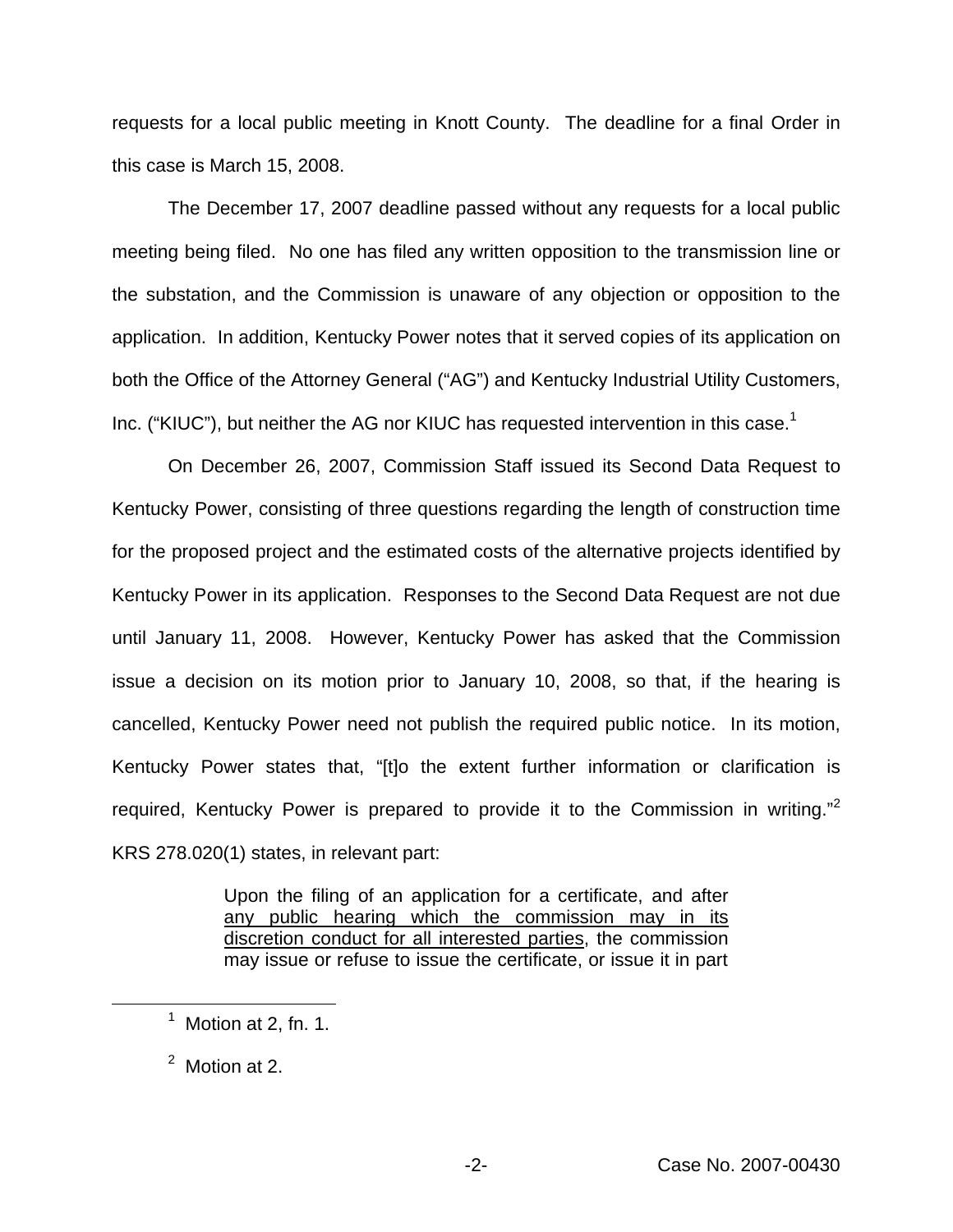and refuse it in part, except that the commission shall not refuse or modify an application submitted under KRS 278.023 without consent by the parties to the agreement. (emphasis added).

It is clear from the statutory language that the Commission may, in its discretion, choose not to hold a public hearing on an application for a CPCN, if the circumstances of the particular case do not require such public hearing. In the present matter, the proposed siting of Kentucky Power's 138 kV transmission line in Knott County has not generated any interest among the public as there are no intervenors, and the Commission has not received any objection letters from the public or any other opposition to the application; the line itself is relatively short and is located entirely within one county;<sup>3</sup> Kentucky Power has obtained 4 of the 7 necessary easements and anticipates obtaining the remainder in time for construction to begin;<sup>4</sup> and Kentucky Power has agreed to answer any additional data requests the Commission may issue prior to the Commission's issuance of its final Order in this case.

Based upon the foregoing, the Commission finds that the public hearing previously scheduled for February 7, 2008 is not necessary and should be cancelled. Upon receipt of Kentucky Power's responses to Commission Staff's second data request, the Commission will take the case under submission, subject to the possible need for additional information.

<sup>&</sup>lt;sup>3</sup> Application at 3-4.

 $4$  Id.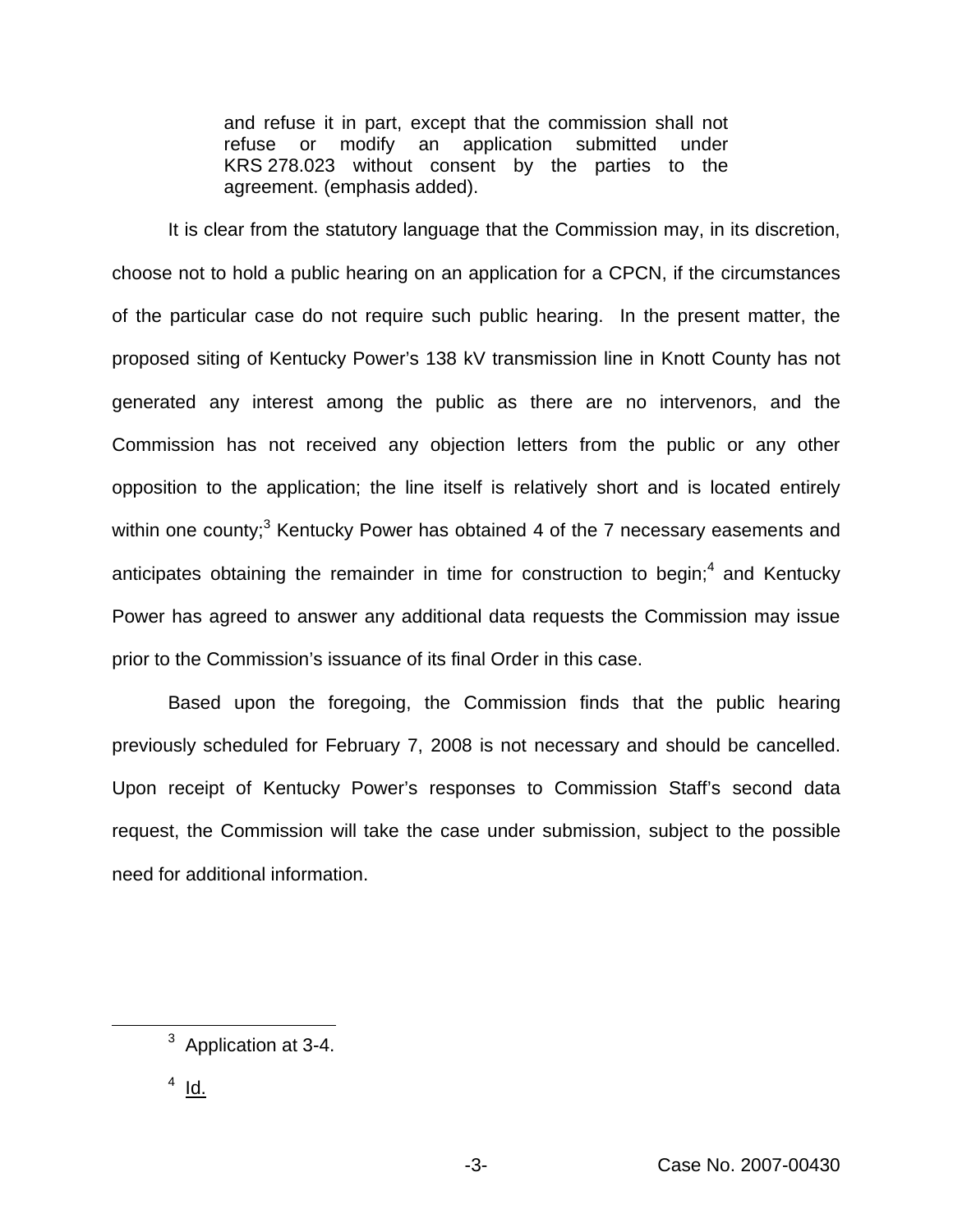IT IS THEREFORE ORDERED that:

1. The formal hearing previously scheduled for February 7, 2008 at the Commission's offices in Frankfort, Kentucky is cancelled.

2. Kentucky Power shall file its responses to Commission Staff's Second Data Request no later than January 11, 2008.

3. The attached amended procedural schedule shall apply.

Done at Frankfort, Kentucky, this  $7<sup>th</sup>$  day of January, 2008.

By the Commission

**ATTEST:** 

Deputy Executive Director